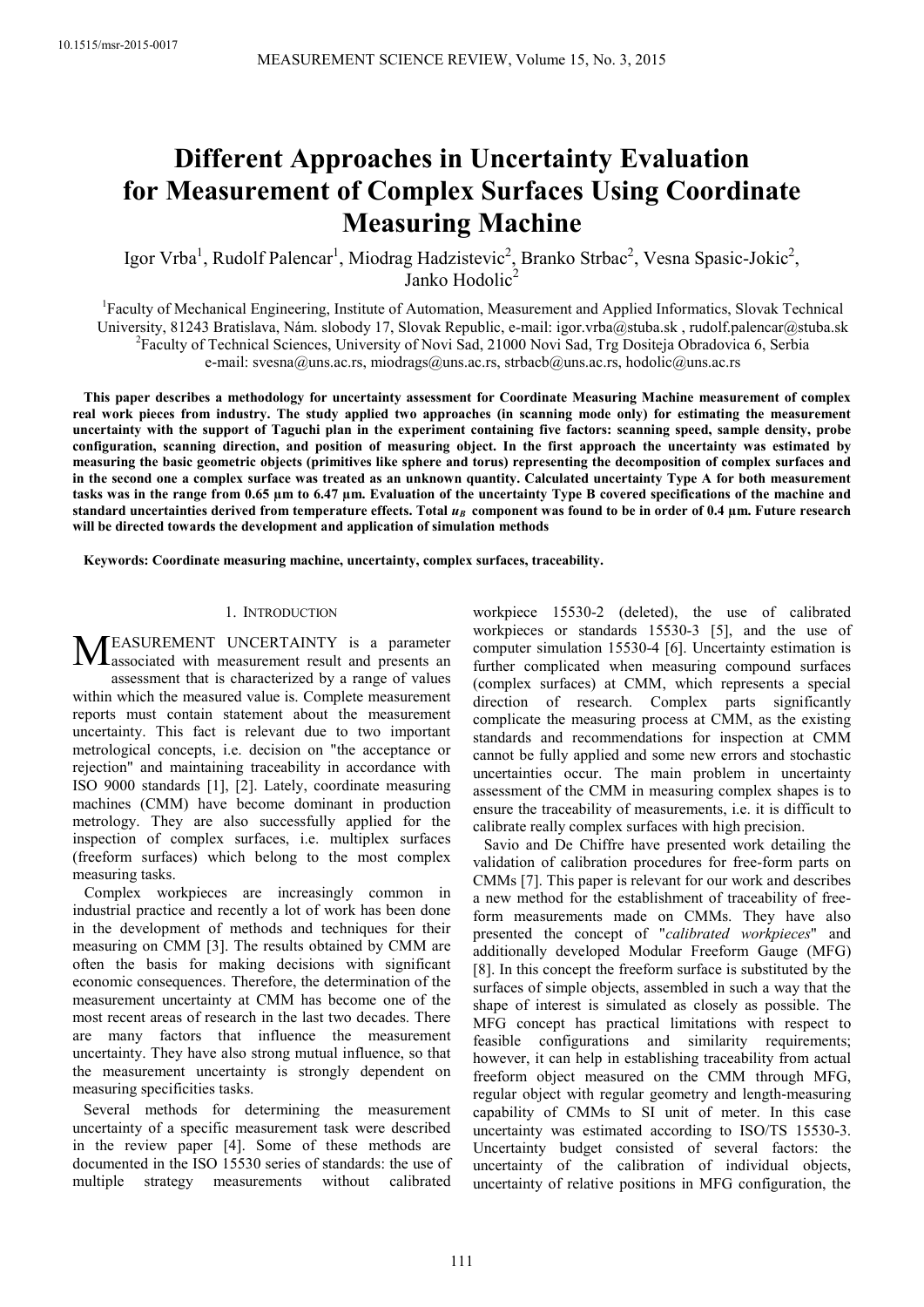uncertainty of the measurement procedure (repeated measurements), the uncertainty due to variations of measuring objects, and uncertainty due to the reduction in the similarity level between MFG and real objects. The major limitation of the procedure called "*Using a calibrated workpiece*" lies in the artifact. In order to overcome this lack, Savio et al. have proposed a method of "*Using uncalibrated workpieces*" for uncertainty estimation for measuring the complex shapes using CMMs [9]. Basically, the experiment includes variation of uncertainty factors and measurements were performed repeatedly. In this way it is possible to determine the reproducibility of measurements, but this procedure does not take into account the systematic component of error and the duration of experiment is too long.

Barini et al. presented experimental uncertainty assessment for complex surfaces using available artifacts and varying the parameters of the measuring process, which is, generally, a combination of the previous two methods [10]. The total uncertainty consisted of four standard uncertainties due to: calibration of the objects which formed a complex surface; calibration of the relative position of objects; measurement procedure and the thermal effects. From the uncertainty budget it is obvious that the greatest impact on the overall uncertainty has the uncertainty of measurement procedures. For the first time the concept of Design of Experiment (DOE) was applied to explore the effects of different measurement process parameters on the measurement uncertainty in the case of complex surfaces. This methodology should be extended to those parts of industrial production which do not have calibrated artifacts.

An analysis of previous investigations leads to some conclusions as are: for uncertainty assessment and traceability maintenance of complex surface measured by CMM it is necessary to use a calibrated artifact that simulates a complex surface; measurement uncertainty can be determined without calibrated artifacts using the varying of the measuring process parameters, but in this case traceability was not assured; examining the budget of uncertainty [10] when the calibrated artifact is applied and measurement process parameters are varied using DOE concept; it was found that the highest uncertainty arises from the measurement procedure.

The review of literature also clarifies that: there is no specific ISO standard that addresses current free-form requirements; there are no physical standards currently available to support an industry that is becoming more reliant on free-form measuring systems; more and more sophisticated free-form measuring systems are being designed and are entering the market place; verified freeform metrology capabilities are essential for industry, biomedical research, etc.; development of a free-form verification process and supporting artifacts is demanded by industry and health services. Also, no precise definition for a free-form surface was found. When trying to describe a freeform surface, even the use of 'asymmetry' can be misleading, as it may be argued that if one axis of a surface is described mathematically as a geometric shape, it cannot form part of a truly free-form surface. However, there are

countless numbers of components and artifacts that combine a series of varying shapes and geometries. Whilst discrete regions of an artifact such as this may be described mathematically, the whole artifact has a complex form and is therefore very difficult to describe by a simple mathematical expression.

The ISO 10360 series of standards detail the acceptance, reverification tests and interim checks required to determine whether the CMM performs to the manufacturer's stated maximum permissible error of length measurement. The user should develop task-related measuring strategies for each measurement undertaken that will provide the appropriate level of confidence in the overall result [11].

Methodology for uncertainty assessment with aim to assure traceability of CMM measurement is of crucial importance. Mutual recognition arrangement in metrology requires complete traceability from the measurement in the user's laboratory through accredited laboratories to national primary standards and further to the definition and realization of measuring unit. From the stand point of legal metrology it is easy to achieve through regional and international key and supplementary intercomparisons [12], [13].

Feautrier and Bourdet [15] describe a method for separating the errors in a free-form component from the errors present in the CMM performing the measurements. The method builds on the various repositioning and reversal techniques used in dimensional metrology. The technique would be useful to pursue where traceability is required or when form errors need to be measured with uncertainties of a few micrometers, but it has less relevance in the cases where instrument uncertainties are tens of micrometers, but the manufactured free-form artifacts are likely to be calibrated to within  $\pm 10 \mu$ m. For the case of measurement of 'standard' shapes, it may be possible to use the CMM as a comparator (against such artefacts as plain setting ring gauges and gauge blocks), such that the results can be said to be traceable [5].

Unlike previous studies, this paper gives a methodology for uncertainty assessment of CMM measurement of complex surfaces of real workpieces from industry. The study applied two approaches for estimating the measurement uncertainty with the support of Taguchi plan in the experiment. In the first approach the measurement uncertainty was estimated by measuring the basic geometric objects (primitives) representing the decomposition of complex surfaces and in the second approach a complex surface was treated as an unknown quantity (digitizing). True traceability in CMM measurements is difficult to achieve. The structure of the CMM is so complex that the error propagation is too difficult to analyze with sufficient accuracy to provide a reliable enough error budget to fulfill the strict traceability requirements. Only in a very restricted set of circumstances, primarily when the CMM is being used as a simple comparator, can the results be said to be traceable, ISO 10360 is generally accepted as a way of demonstrating traceability.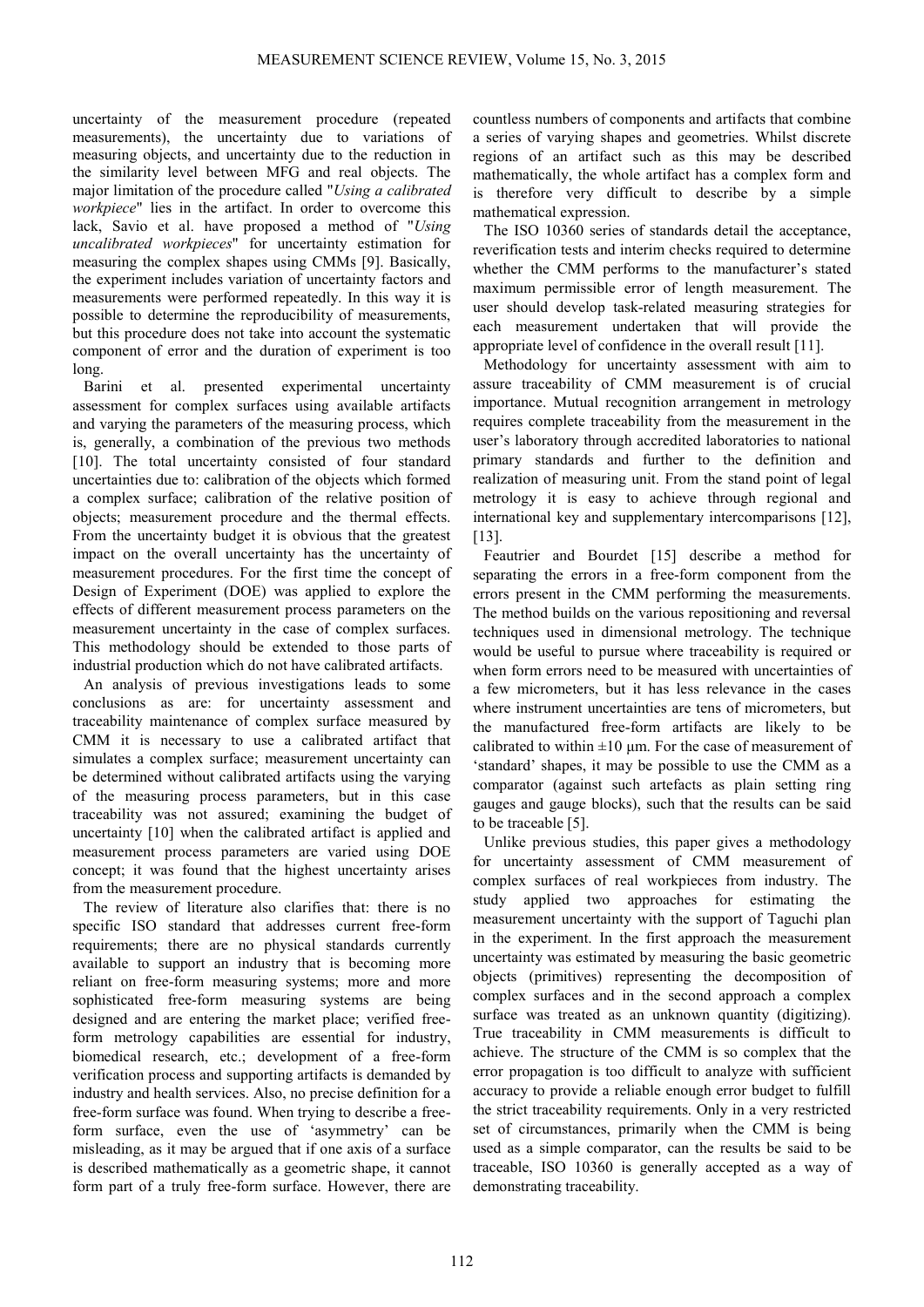#### 2. SUBJECT & METHODS

## *A. Workpiece*

Work item which is exemplified by the complex surface is presented in Fig.1. It is designed for injection of plastic wrap of chocolate egg. CAD / CAM techniques were used in design and manufacture. Processing is performed on a multiaxial processing center and the high quality of surface was achieved by lapping. The whole unit represents a complex surface that can be subdivided into geometric features. When the complex surface is decomposed it is possible to obtain segments of the sphere and the torus (Fig.1.).



Fig.1. Complex workpiece surface separated into geometric features.

Basically, we have developed two measurement tasks. The first one was directed at the measurement of the workpiece as a set of geometric figures and the other one measures the workpiece as the unknown complex surface. Both measurement tasks were performed in the scanning mode, the most suitable for the acquisition of the number of points required for a reliable estimation. We used tactile system – coordinate measuring machine. Typical CMM operates using the same principle, by moving a spherical ended stylus to make contact with the object to be measured at appropriate points.

#### *B. Uncertainty sources in CMM measurement*

Sources of errors in CMM measurements can be classified as spatial errors or computational errors. Spatial errors are errors in the measured position of a point on the surface of the workpiece and are determined by: the accuracy of the components of the CMM - the guideways, the scales, the probe system and the qualification sphere; the environment in which the CMM operates - the ambient temperature, temperature gradients, humidity and vibration; the probing strategy used – the magnitude and direction of the probe force, the type of probe stylus used and the measuring speed of the probe; and the characteristics of the workpiece – elasticity, surface roughness, hardness and the mass of the component [11]. Computational errors are the errors in the estimated dimensions and form deviations of the workpiece and are determined by: the CMM software used to estimate

the geometry of the workpiece; the precision of the computer used on the CMM; the number and relative position of the measured points; and the extent to which the geometry departs from the ideal geometric form [11]. Reference [14] shows typical CMM geometric accuracies which can be used in total uncertainty assessment.

Design of Experiments (DOE) is a group of techniques used to explore the relationship between several variables involved in a given phenomenon. It is a suitable technique for the detection of reproducibility of measurements under different measurement conditions and its applicability is closely related to ISO / TS 15530-2. From reproducibility of measurements it is possible to calculate standard deviation, which is the basis for estimating Type A uncertainty of measurement. There are several studies that have used experimental design for estimating uncertainty of CMM measurements. Approach for determining the measurement uncertainty of CMM through test performances consists of measuring calibrated ball-bars of different lengths in different orientations in the work space according to selected plan of the experiment [16]. Feng and associates also used DOE to investigate the effects of factors and their interactions on the CMM measurement uncertainty as it was defined in the GUM [17], [18]. This experiment confirmed that the uncertainty was minimized when the speed was the highest, probe the shortest, the ratio of the measuring sensor was the largest, and the number of points of the slope was the greatest. Sun et al. have studied the development of a comprehensive framework for the application of design of experiment in determining the measurement uncertainty of the CMM [19].

In this paper, instead of the factorial design we used Taguchi experiment modified plan to reduce the number of runs needed to explore the impact of variables. The plan of the experiment according to Taguchi contained five factors, each at two levels. The following factors were considered: scanning speed, sample density, probe configuration, scanning direction, and the position of the measuring objects on the CMM table, given in Table 1.

|  |  | Table 1. Factors and levels of experimental plan. |  |
|--|--|---------------------------------------------------|--|
|  |  |                                                   |  |

| Factor              | $+Level$ | -Level   | Code |
|---------------------|----------|----------|------|
| Scanning speed      | 10       | 40       |      |
| Sample density      | 2.5      | 0.65     |      |
| Probe configuration | 1.5/70   | 3/33     |      |
| Scanning direction  | X        |          |      |
| Position on CMM     | min(x,y) | max(x,y) |      |

In addition to these factors the impact of the following interaction was investigated: (i) scanning speed and sample density  $(A \times B)$ ; (ii) scanning speed and probe configuration  $(A \times C)$ ; (iii) sample density and probe configuration (B $\times$ C); (iv) scanning direction and position on CMM ( $D \times E$ )

The choice of factors was carried out according to the basic requirements that were placed in programming CMM for execution of measurement tasks in scan mode. Scanning speed and sample density represent the factors that cause uncertainty related to the measurement strategy but also for the object to be measured. In order to obtain more accurate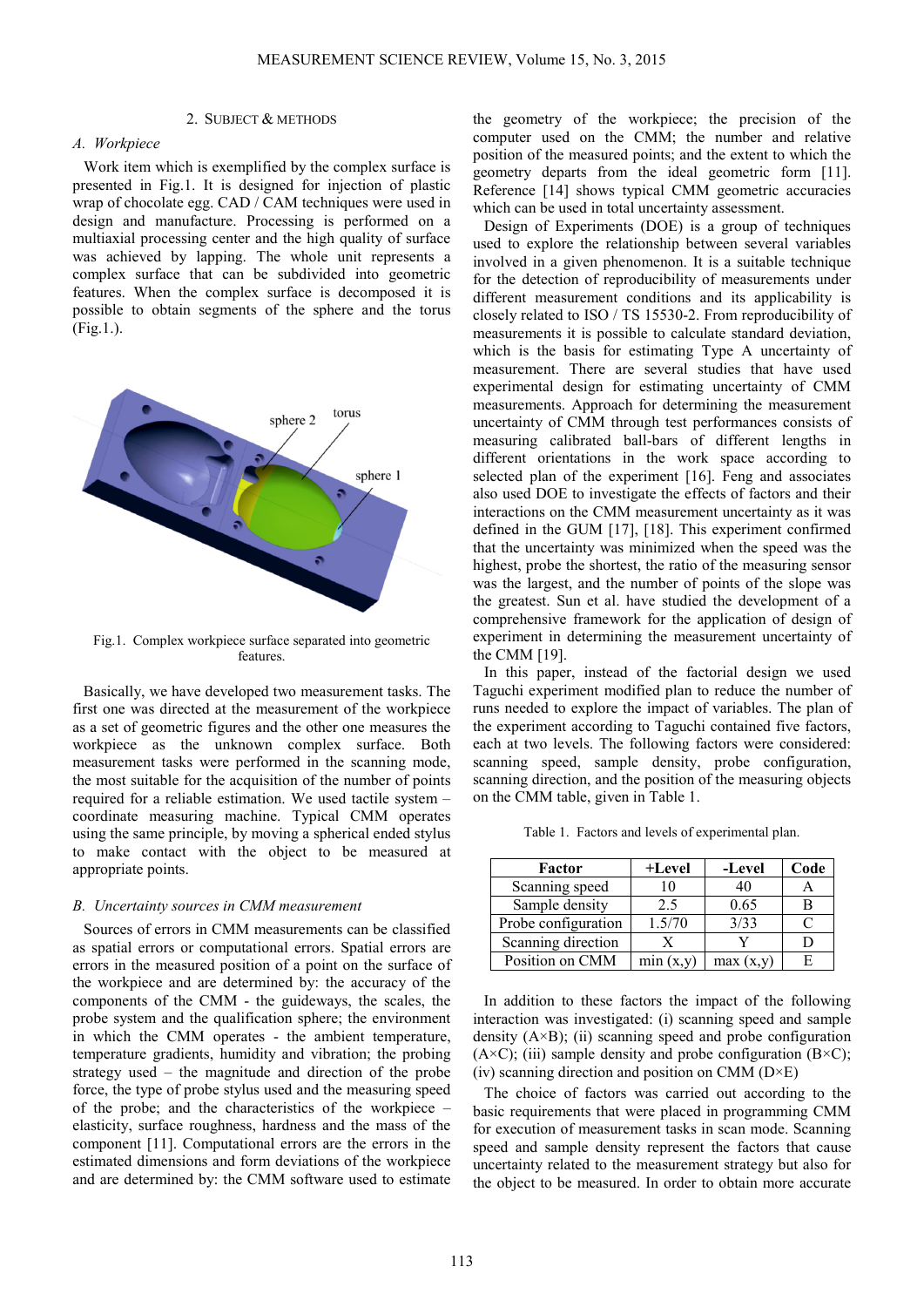measurements, i.e. the set of points that represents measured surface in the best way, it is preferable to keep the scanning speed at a minimum level and sample density at the maximum. But this practice is not economically justified.

The configuration of the measuring probe contributes to total uncertainty. The ratio 1.5 / 70 represents the ratio of diameter of the top of the probe and the length of tentacle.

Scanning direction enters a component of uncertainty related to different behaviors and performance of measurement system between the X direction and Y direction. The position of the workpiece on the CMM table enters a component of uncertainty related to CMM hardware. If the factor is located on the first level then the workpiece is positioned close to the reference coordinate system of the machine, while the second factor level means that the workpiece is on the maximum transverse distance from the reference coordinate system of the machine. In order to ensure the reproducibility of the position of the workpiece at the table the measuring machines are fitted with two accessories.

According to Taguchi experimental design the applied matrix was L16 and it is given in Table 2. [20]. In the experimental design, five observations were carried out, a total of 80 fully randomized experiments in strict microclimate controlled laboratory was performed. We used a coordinate measuring machine, Carl Zeiss Contura G2 RDS equipped with contact VAST XXT scanning probe. Maximal permissible error was (MPE<sub>E</sub>)  $1.9 + L/330 \mu m /L$  is length expressed in mm).

Table 2. Orthogonal array L16 of Taguchi.

|             | Columns no.    |                |                |                |                |                |                |                |                |
|-------------|----------------|----------------|----------------|----------------|----------------|----------------|----------------|----------------|----------------|
| <b>Test</b> | A              | B              | $A \times B$   | C              | $A \times C$   | $B\times C$    | D              | E              | $D \times E$   |
| No.         |                |                |                |                |                |                |                |                |                |
| 1           | 1              | 1              | 1              | 1              | 1              | 1              | 1              | 1              | 1              |
| 2           | 1              | 1              | 1              | 1              | 1              | 1              | 1              | 2              | 2              |
| 3           | 1              | 1              | 1              | 2              | 2              | $\overline{c}$ | $\overline{c}$ | 1              | $\overline{2}$ |
| 4           | 1              | 1              | 1              | $\overline{2}$ | $\overline{2}$ | $\overline{2}$ | $\overline{c}$ | $\overline{c}$ | $\mathbf{1}$   |
| 5           | 1              | 2              | 2              | 1              | 1              | 2              | 2              | 1              | 2              |
| 6           | 1              | 2              | $\overline{2}$ | 1              | 1              | $\overline{2}$ | $\overline{c}$ | $\overline{c}$ | 1              |
| 7           | 1              | 2              | $\overline{2}$ | 2              | 2              | 1              | 1              | 1              | 1              |
| 8           | 1              | 2              | $\overline{2}$ | 2              | 2              | 1              | 1              | $\overline{c}$ | 2              |
| 9           | $\overline{c}$ | 1              | $\overline{2}$ | 1              | 2              | 1              | $\overline{c}$ | 1              | $\overline{2}$ |
| 10          | $\overline{2}$ | 1              | $\overline{2}$ | 1              | 2              | 1              | $\overline{c}$ | 2              | 1              |
| 11          | 2              | 1              | $\overline{2}$ | 2              | 1              | 2              | 1              | 1              | 1              |
| 12          | $\overline{2}$ | 1              | 2              | $\overline{2}$ | 1              | $\overline{c}$ | 1              | 2              | $\overline{2}$ |
| 13          | $\overline{2}$ | 2              | 1              | $\mathbf{1}$   | $\overline{2}$ | $\overline{c}$ | 1              | 1              | $\mathbf{1}$   |
| 14          | 2              | 2              | 1              | 1              | $\overline{2}$ | $\overline{2}$ | 1              | 2              | $\overline{2}$ |
| 15          | 2              | 2              | 1              | $\overline{2}$ | 1              | 1              | 2              | 1              | $\overline{2}$ |
| 16          | $\overline{2}$ | $\overline{2}$ |                | $\overline{2}$ | 1              | 1              | $\overline{c}$ | 2              | 1              |

#### *C. Uncertainty evaluation*

Uncertainty assessments in both measurement tasks were performed according to the instructions contained in the Guide to the expression of uncertainty in measurement (GUM) [19], combining Type A and Type B uncertainties. In this paper the authors have focused on the assessment of the uncertainty that comes from the measurement process

parameters, while other factors of uncertainty are not taken into account. This points to the incompleteness of measurement uncertainty budget, but it is important to establish a methodology.

Evaluation of the uncertainty in the measurement of complex surfaces such as decomposition of basic geometric primitives is based upon the well-known formula for expanded measurement uncertainty given by (1) [21].

$$
U_{\text{form}} = k \sqrt{u_A^2 + u_B^2}.
$$
 (1)

where  $k$  is a coverage factor calculated according to values of degrees of freedom and the adopted level of confidence;  $u_A$  - uncertainty of Type A (reproducibility of measurements) obtained over five repetitions of the same experiment;  $u_B$  – uncertainty of Type B obtained by calculation from Maximum Permissible Error divided by coefficient of the implemented function of density distribution (MPE/λ, in this particular case for uniform distribution  $\lambda = \sqrt{3}$ ). The standard measurement uncertainty of Type A is calculated for all three geometric primitives and in all 16 experimental treatments was the highest for the case of torus. For *n* repeated measurements, Type A uncertainty given by (3) is derived from independent statistical observations  $x_{i,k}$  and  $x_i$  under repeatable conditions and mean value (2): [21]

$$
\overline{x} = \sum_{i=1}^{n} x_i / n \tag{2}
$$

$$
u(x) = \sqrt{\frac{1}{n(n-1)} \sum_{i=1}^{n} (x_i - \overline{x})^2}
$$
 (3)

Evaluation of the uncertainty in the measurement of complex surfaces as an unknown area does not include uncertainty of Type B because in this case the reference size *L*, relevant for maximum permissible error (MPE) was not available. Therefore, in this case, the expanded uncertainty is calculated only over a factor of Type A uncertainty, given by  $(4)$ :

$$
U_{\text{FreeForm}} = k u_A \tag{4}
$$

#### 3. RESULTS

The measurement result represented the deviation of complex surface shape from the ideal CAD model as the maximum and minimum deviation calculated along a nominal orthogonal vector. In the first mode of measurement, when the workpiece was decomposed into basic geometrical primitives, a deviation from the ideal shape sphere and torus has been followed. In another mode, the shape deviation has been followed on the basis of point cloud data obtained by digitizing of an unknown surface.

In both cases, algorithm of minimal zone (MZ) fitting was applied in order to obtain an associative geometry. Type A standard uncertainty has been estimated according to five factor replications. Software Minitab was used to assess the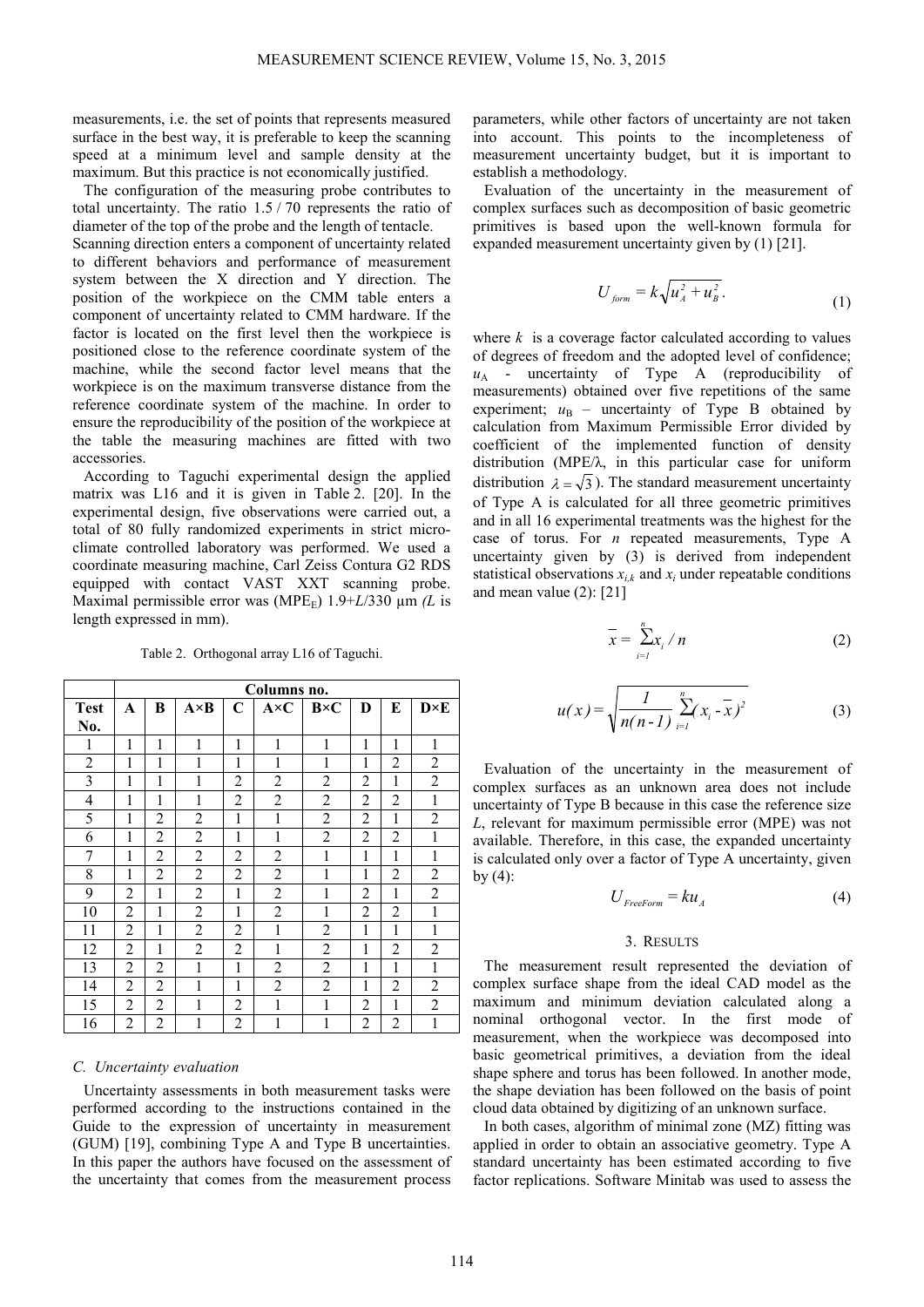impact of the aforementioned factors and their interactions on the standard uncertainty.

The analysis of standard deviation when the complex surface was regarded as a set of basic geometric primitives has shown that the standard deviation of the torus was much larger than the standard deviation of the spheres, therefore, we calculated measurement uncertainty for the measurement of the torus only. Fig.2. shows the effect of individual factors and their interactions on the standard deviation in the measurement of the torus whose majority of the area represents the complex surfaces. It is obvious from the figure that the most influential factor in the observed variable is scan direction. The highest standard deviation is obtained in interaction with the position of the workpiece on the machine table (in this case, both factors are on the "2" level). Analysis of variance (ANOVA) showed that at the level of significance  $\alpha = 0.05$  the relevant factors for standard deviation are as follows: the scanning direction, the position of the workpiece on the CMM table, their interactions and the interactions of scanning speed and density of sampling. Other factors and investigated interactions were not statistically relevant at this threshold of significance. Fig.3. shows the effect of individual factors and their interactions on the standard deviation in the measurement of complex surfaces as an unknown area. It is obvious that the highest standard deviation was obtained when the density of points was on the "1" level and the configuration of the measuring probe was on the "2" level.

In Figures 2 and 3 the x axis indicates the factor level while y axis shows the value of the form medium error of repeated measurements expressed in  $\mu$ m. According to an analysis of variance (ANOVA) these two factors were statistically significant ( $\alpha = 0.05$ ), and the largest effect had sampling density. Other factors were not statistically relevant at this threshold of significance.

Calculated uncertainties for both measurement tasks are given in Table 3. [22]

| <b>Test</b> | $U_{\rm F}$           | $U_{\rm FF}$ | <b>Test</b> | $U_{\rm F}$ | $U_{\rm FF}$ |
|-------------|-----------------------|--------------|-------------|-------------|--------------|
| no.         | $\lceil \mu m \rceil$ | [µm]         | no.         | [µm]        | [µm]         |
|             | 2.39                  | 2.91         | 9           | 2.97        | 0.99         |
| 2           | 2.43                  | 1.65         | 10          | 3.46        | 2.05         |
| 3           | 2.47                  | 6.47         | 11          | 2.48        | 2.23         |
| 4           | 2.88                  | 5.08         | 12          | 2.44        | 1.95         |
| 5           | 2.41                  | 0.65         | 13          | 3.19        | 2.09         |
| 6           | 2.38                  | 1.35         | 14          | 3.15        | 2.48         |
|             | 2.78                  | 0.96         | 15          | 2.48        | 2.29         |
| 8           | 3.38                  | 1.83         | 16          | 2.82        | 4.97         |

Table 3. Calculated uncertainties for both measurement tasks.

In most cases Type B evaluation of standard uncertainty is based on scientific judgment using all relevant information of the measurement system. This may include the manufacturer's specification, historical data, calibration data, and general knowledge of the measurement system. Three probability distributions are used to transform the limits of the relevant information into a standard

uncertainty, they are Gauss distribution, Rectangular, and U distribution. Usually, we take Rectangular distribution [23].

Starting from the specifications of the machine the maximum permissible error is  $+/- (1.9 + L/330)$  µm and it can be considered as a framework in which each measurement result should lie in, this statement is characterized by uncertainty  $u_{\text{B1}}$ .

In our case, the size of the torus  $(62 \mu m)$  was not the calibrated measure. The temperature effect is taken into account through the difference between the coefficient of thermal expansion of CMM and measured part (aluminum) according to (7):

$$
CTE_{|CMM\text{-}Part|} = 11.5 - 24 = 12.5 \frac{ppm}{\text{C}},\tag{9}
$$

where *CTE* represents the difference between the coefficients of thermal expansion between the CMM and part to be measured.

Temperature uncertainty in areas where the measurement was carried out can be considered to be  $+/-0.2$ °C, so the uncertainty Type B will be  $u_{B2}$ . Three other standard uncertainties were derived from temperature effects. Two of them are due to uncertainties in the coefficients of thermal expansion of the CMM and working parts and are provided as a 10 % uncertainty for the *CTE* value. The third one is related to measurement time. They are characterized by  $u_{\text{B3}}$ .  $u_{\text{B}4}$ 

In most cases it is expected that the uncertainty in temperature during the measurements is lower compared to the temperature uncertainty in the room. This assumption is considered to be valid as the actual time of measurement is less than the period required for determining the uncertainty of the room temperature. Finally, the standard uncertainty that is used to calculate the combined uncertainty is the uncertainty of the calibration of standards  $u_{\rm BS}$  Total  $u_B$ component is the square root of the sum of squares  $u_{Bi}$  as it is listed in Table 4.

Table 4. Calculated uncertainties Type B.

| Contri-      | <b>Calculation</b>                                 | Distri-    | Value    |  |
|--------------|----------------------------------------------------|------------|----------|--|
| bution       |                                                    | bution     | µm       |  |
| $u_{B1}$     |                                                    | Uniform    | 0.372    |  |
|              | $\frac{0.6 + (1.5 \times 62 / 330)}{\sqrt{3}}$     | (rectangul |          |  |
|              |                                                    | ar)        |          |  |
| $u_{\rm B2}$ | $12.5 \times 62 \times 0.2$                        | Uniform    | 0.0896   |  |
|              | $\sqrt{3}$                                         |            |          |  |
| $u_{B3}$     | $0.015 \times 30.0005 \times 0.2$                  | Uniform    | 0.00006  |  |
|              | $\sqrt{3}$                                         |            |          |  |
|              |                                                    |            |          |  |
| $u_{B4}$     | $11.35 \times 30.0005 \times 0.07$                 | Uniform    | 0.0137   |  |
|              | $\sqrt{3}$                                         |            |          |  |
|              |                                                    |            |          |  |
| $u_{\rm B5}$ |                                                    | Constant   | 0.000085 |  |
|              |                                                    | value      |          |  |
| $u_{\rm B}$  | $\sqrt{u_{B1}^2 + u_{B2}^2 + u_{B3}^2 + u_{B4}^2}$ |            | 0.38505  |  |
|              |                                                    |            |          |  |
|              |                                                    |            |          |  |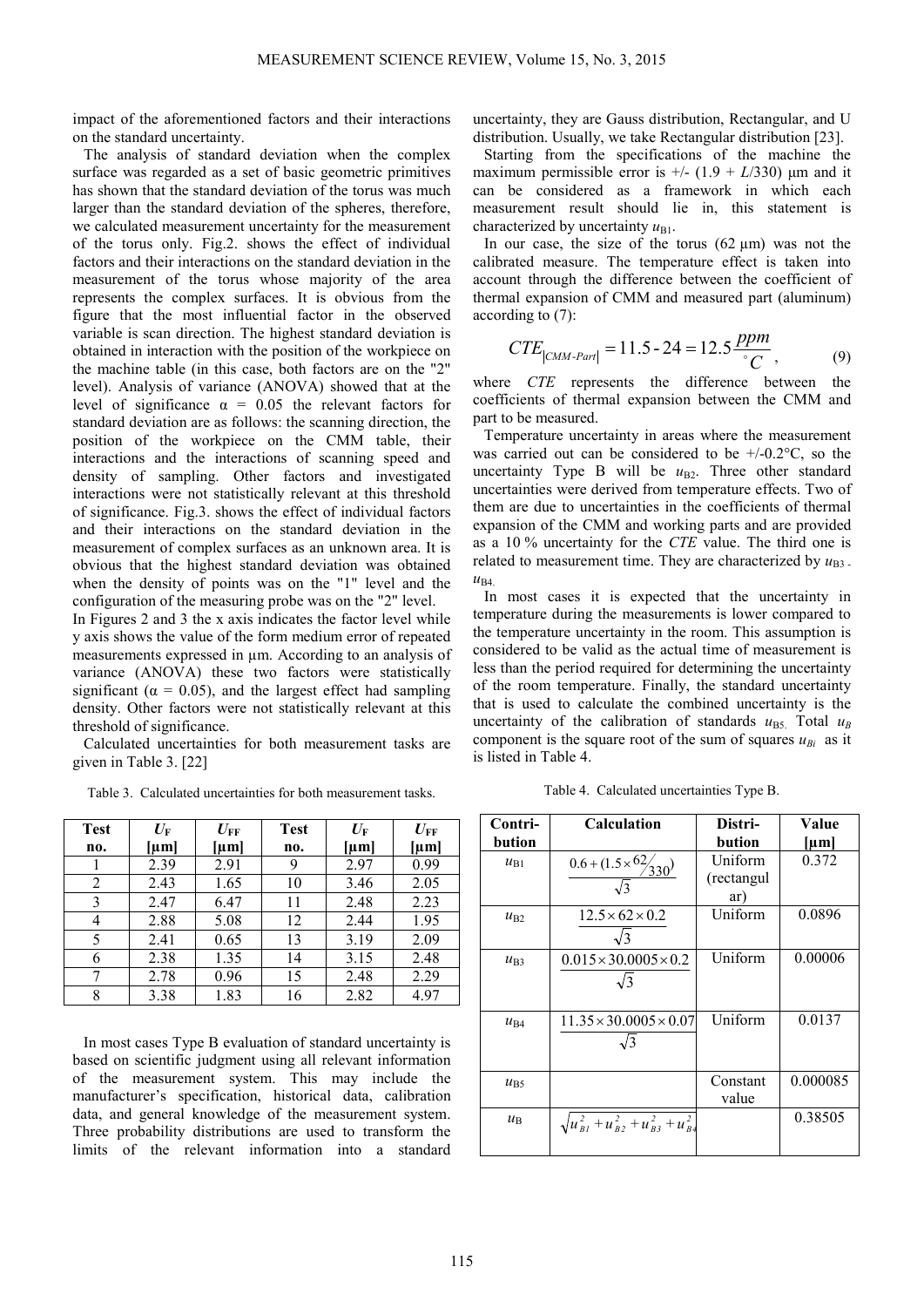

Fig.2. Effect of individual factors and their interactions on the standard deviation in the measurement of the torus.



Fig.3. Main Effects Plot and Interaction Plot(data means) for  $\sigma$  of form error [µm].

### 4. DISCUSSION / CONCLUSIONS

Our investigations were focused on the evaluation of task specific measurement uncertainty when using coordinate measuring machines. Although the focus of this work was for CMMs equipped with touch probes, its results can be used for CMMs equipped with other types of probing systems. The experimental work and literature review indicated that measurement strategy was a significant factor that influenced measurement uncertainty. Due to the number of variables present in a CMM system, the evaluation of task specific measurement uncertainty can be a very complex task. However, there are different approaches which can aid the estimation of measurement uncertainty as are sensitivity analysis, expert judgment, substitution, simulation, and measurement history. In essence, we have chosen a more traditional metrology approach, the *sensitivity analysis* approach known as uncertainty budgeting, consisting of listing each uncertainty source, its magnitude, effect on the measurement result, correlation with other uncertainty sources, and combining appropriately.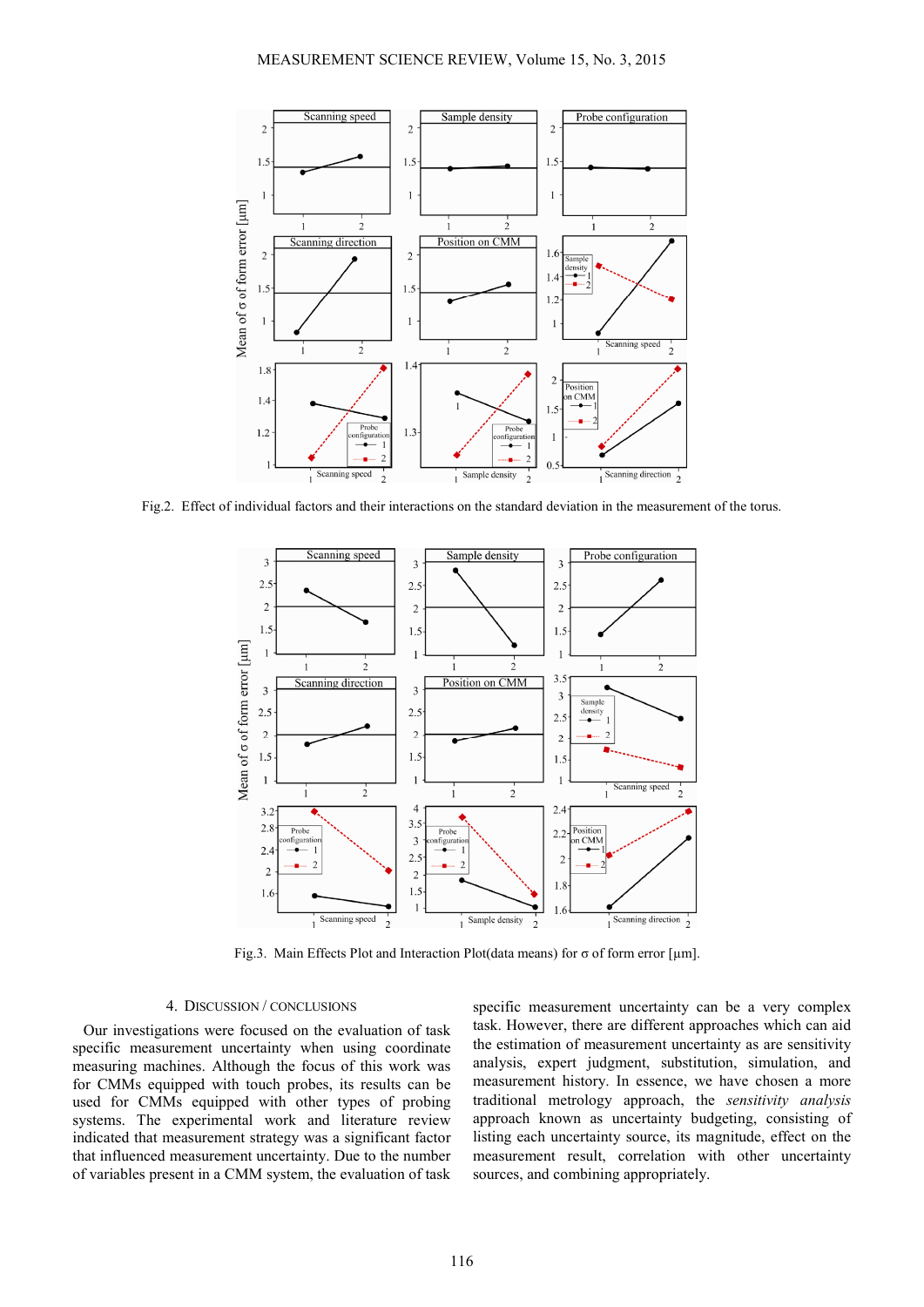Both methods used for uncertainty assessment showed good correlation, although the ISO 15530-3 method was found to be more sensitive to changes in the CMM repeatability when compared with GUM approach.

The temperature effects during CMM measurements were recognized as the major contributor to the measurement uncertainty. Temperature did not influence the repeatability of the measurement results and caution is required when applying temperature variations to an uncertainty model.

The Design of Experiments approach to uncertainty estimation is focused on understanding how the selected input factors of the CMM system affect the output response. Furthermore, the Design of Experiments approach also allows the experimenter to study the interactions between such factors depending on the type of DOE method selected for the study.

Future research will be directed towards the development and application of simulation methods. The simulation approach provides a more comprehensive access to the estimation of measurement uncertainty because all or most contributors can be described individually or described under certain assumptions. Such approach allows the user to determine how significantly each of the individual factors contributes towards the expanded uncertainty. It is important to recognize that the measurement uncertainty is task specific and as such there will be factors which remain constant in terms of their influence during the measurement process and factors that may vary from task to task.

## ACKNOWLEDGMENT

The work was supported by the Slovak University of Technology, Faculty of Mechanical Engineering, and the Slovak Research and Development Agency, grant APVV-0096-10 and by the research grants VEGA 1/0120/12 and VEGA 1/0604/15.

#### **REFERENCES**

- [1] International Organization for Standardization. (1998). *Geometrical Product Specifications (GPS) – Inspection by measurement of workpieces and measuring equipment – Part 1: Decision rules for proving conformance or non-conformance with specifications.* ISO 14253-1.
- [2] Trapet, E., Savio, E., De Chiffre, L. (2004). New advances in traceability of CMMs for almost the entire range of industrial dimensional metrology needs. *CIRP Annals - Manufacturing Technology*, 53, 433–438.
- [3] Acko, B., Mccarthy, M., Haertig, F., Buchmeister, B. (2012). Standards for testing freeform measurement capability of optical and tactile coordinate measuring machines. *Measurement Science & Technology*, 23 (9), 094013.
- [4] Wilhelma, R.G., Hockena, R., Schwenkeb, H. (2001). Task specific uncertainty in coordinate measurement. *CIRP Annals - Manufacturing Technology*, 50, 553-563.
- [5] International Organization for Standardization. (2004). *Geometrical Product Specifications (GPS) – Coordinate measuring machines (CMM): Technique for determining the uncertainty of measurement – Part 3: Use of calibrated workpieces or standards.* ISO/TS 15530-3.
- [6] International Organization for Standardization. (2008). *Geometrical Product Specifications (GPS) – Coordinate measuring machines (CMM): Technique for determining the uncertainty of measurement – Part 4: Evaluating task-specific measurement uncertainty using simulation.* ISO/TS 15530-4.
- [7] Savio, E., De Chiffre, L. (2003). Validation of calibration procedures for freeform parts on CMMs. In *International Topical Conference on Precision Engineering, Micro Technology, Measurement Techniques and Equipment (EUSPEN)*, 19-20 May 2003, Aachen, Germany, 539-542.
- [8] Savio, E., De Chiffre, L. (2002). An artefact for traceable freeform measurements on coordinate measuring machines. *Precision Engineering*, 26, 58-68.
- [9] Savio, E., Hansen, H.N., De Chiffre, L. (2002). Approaches to the calibration of freeform artefacts on coordinate measuring machines*. CIRP Annals - Manufacturing Technology,* 51, 433–436.
- [10] Barini, E.M., Tosello, G., De Chiffre, L. (2010). Uncertainty analysis of point-by-point sampling complex surfaces using touch probe CMMs: DOE for complex surfaces verification with CMM. *Precision Engineering,* 34, 16-19.
- [11] Flack, D. (2011). *Good Practice Guide No. 42 CMM Verification.* NPL Good Measurement Practice. Teddington, England: National Physical Laboratory.
- [12] Acko, B., Sluban, B., Tasic, T., Brezovnik, S. (2014). Performance metrics for testing statistical calculations in interlaboratory comparisons. *Advances in Production Engineering & Management*, 9 (1), 44-52.
- [13] Crepinsek-Lipus, L., Matus, M., Acko, B. (2013), Optimization of calibrating HeNe laser interferometers by sample-period simulation. *International Journal of Simulation Modeling*, 12 (3), 154-163.
- [14] Rodger, G., Flack, D., McCarthy, M. (2007). *A Review of Industrial Capabilities to Measure Free-Form Surfaces*. NPL Report DEPC – EM 014. Teddington, England: National Physical Laboratory.
- [15] Feautrier, D., Bourdet, P. (1997). Form error assessment: Error separation method for the calibration of free-form surfaces by means of co-ordinate measuring machines. In *Proceedings of the Annual Meeting- American Society for Precision Engineering*. ASPE, 16, 82-85.
- [16] Piratelli-Filho, A., Di Giacomo, B. (2003). CMM uncertainty analysis with factorial design. *Precision Engineering*, 27, 283–288.
- [17] Feng, C.J., Saal, A.L, Salsbury, J.G., Ness, A.R., Lin, G.C.S. (2007) Design and analysis of experiments in CMM measurement uncertainty study. *Precision Engineering*, 31, 94-101.